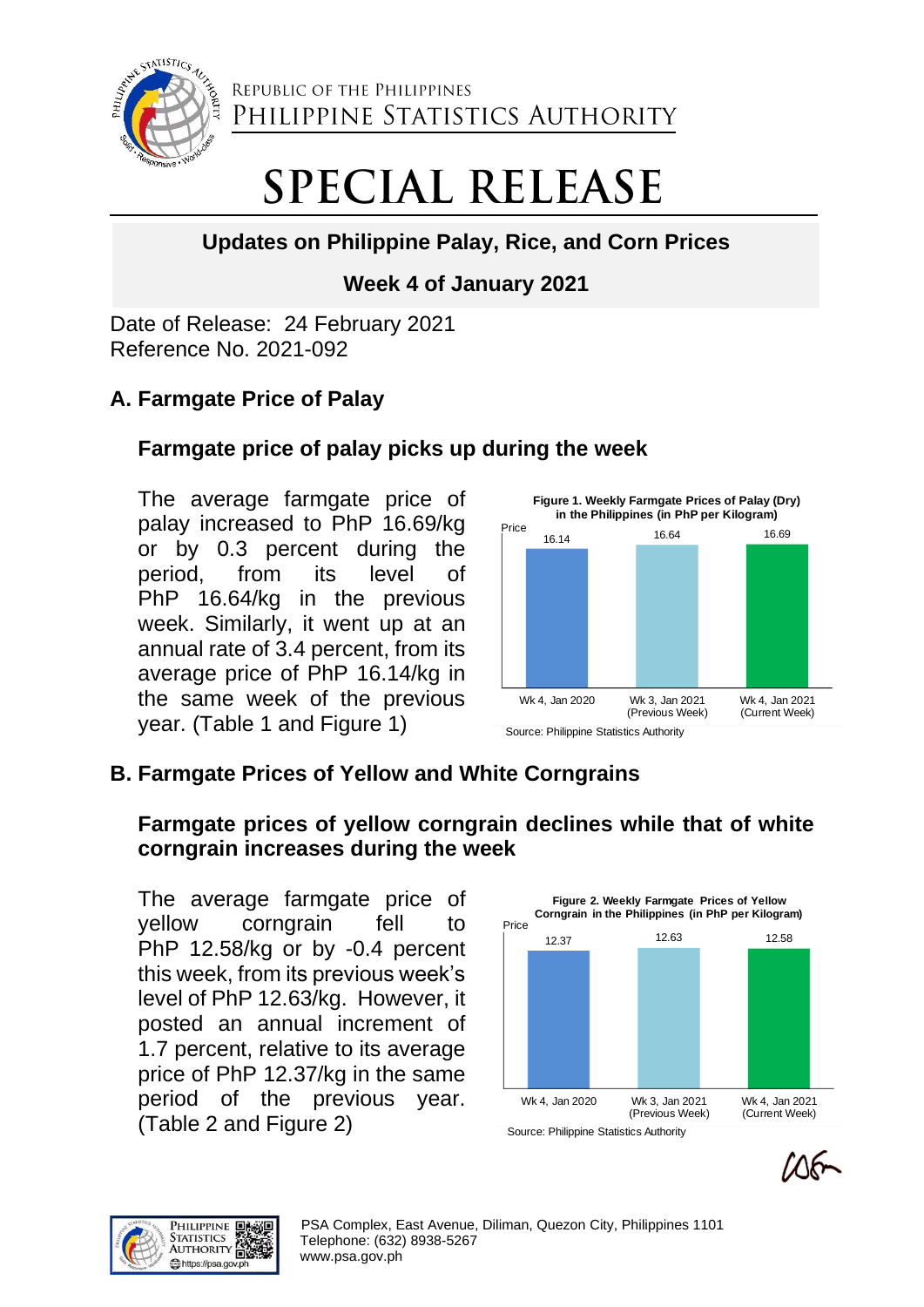The average farmgate price of white corngrain rose further to PhP 14.32/kg or by 0.5 percent during the week, from its previous week's level of PhP 14.25/kg. Likewise, it continued to move upward as its annual rate went further to 6.4 percent, from its average price of PhP 13.46/kg during the same period of the previous year. (Table 2 and Figure 3)



#### **C. Wholesale and Retail Prices of Well Milled Rice**

#### **Prices of well milled rice at both wholesale and retail trades pick up this week**

The average wholesale price of well milled rice inched up to PhP 37.46/kg or by 0.3 percent this week, from its previous week's level of PhP 37.34/kg. It also recorded an annual increase of 1.8 percent, from its average price of PhP 36.80/kg during the same period of the previous year. (Table 1 and Figure 4)

The average retail price of well milled rice, likewise, rose to PhP 41.04/kg or by 0.3 percent this week, relative to its previous week's level of PhP 40.93/kg. On the other hand, it dropped at an annual rate of -0.4 percent, from its price level of PhP 41.20/kg in the same week of the previous year. (Table 1 and Figure 5)





**Figure 5. Weekly Retail Prices of Well Milled** 

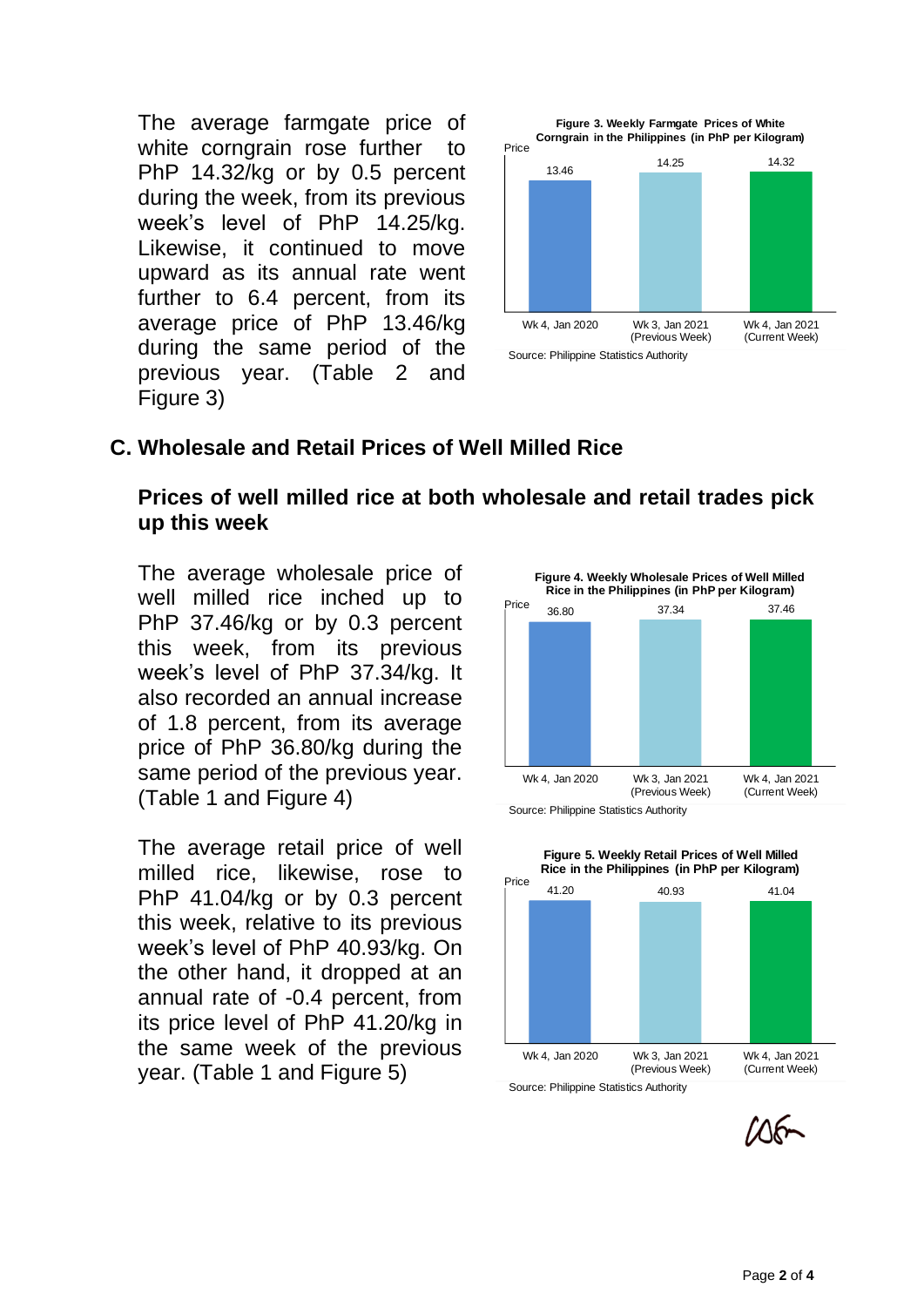## **D. Wholesale and Retail Prices of Regular Milled Rice**

#### **Higher wholesale and retail prices of regular milled rice are recorded during the week**

Compared with its previous price level of PhP 33.28/kg, the average wholesale price of regular milled rice increased to PhP 33.36/kg or by 0.3 percent this week. Similarly, it climbed at an annual rate of 2.0 percent, from its average price of PhP 32.72/kg in the same week of the previous year. (Table 1 and Figure 6)

The average retail price of regular milled rice also went up to PhP 36.14/kg or by 0.2 percent this week, from its price level of PhP 36.08/kg. Likewise, it registered an annual increment of 0.5 percent, relative to its average price level of PhP 35.96/kg during the same week of the previous year. (Table 1 and Figure 7)



**Figure 6. Weekly Wholesale Prices of Regular** 

Source: Philippine Statistics Authority



## **E. Wholesale and Retail Prices of Yellow Corngrain**

#### **Wholesale and retail prices of yellow corngrain increase this week**

The average wholesale price of yellow corngrain rose to PhP 20.02/kg or by 0.3 percent, relative to its previous week's level of PhP 19.97/kg. However, from its average price of PhP 22.51/kg in the same week of the previous year, it dropped further at an annual rate of -11.1 percent. (Table 2 and Figure 8)